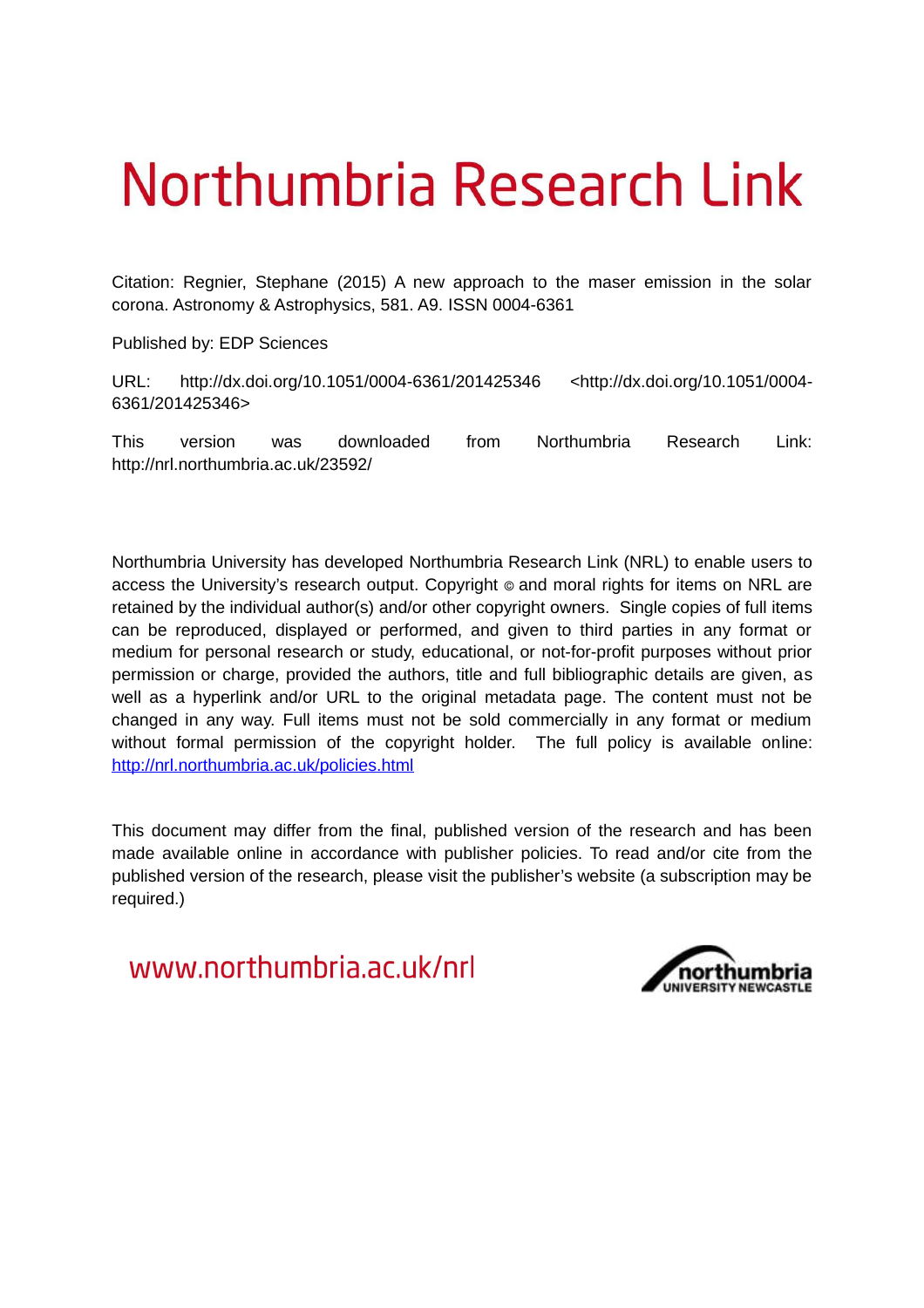## **A new approach to the maser emission in the solar corona**

S. Régnier<sup>1</sup>

Department of Mathematics and Information Sciences, Faculty of Engineering and Environment, Northumbria University, NE1 8ST, Newcastle Upon Tyne, UK

e-mail: stephane.regnier@northumbria.ac.uk

Received ; accepted

#### **ABSTRACT**

Aims. The electron plasma frequency  $\omega_{pe}$  and electron gyrofrequency  $\Omega_e$  are two parameters that allow us to describe the properties of a plasma and to constrain the physical phenomena at play, for instance, whether a maser instability develops. In this paper, we aim to show that the maser instability can exist in the solar corona.

Methods. We perform an in-depth analysis of the  $\omega_{pe}/\Omega_e$  ratio for simple theoretical and complex solar magnetic field configurations. Using the combination of force-free models for the magnetic field and hydrostatic models for the plasma properties, we determine the ratio of the plasma frequency to the gyrofrequency for electrons. For the sake of comparison, we compute the ratio for bipolar magnetic fields containing a twisted flux bundle, and for four different observed active regions. We also study how ω*pe*/Ω*<sup>e</sup>* is affected by the potential and non-linear force-free field models.

Results. We demonstrate that the ratio of the plasma frequency to the gyrofrequency for electrons can be estimated by this novel method combining magnetic field extrapolation techniques and hydrodynamic models. Even if statistically not significant, values of ω*pe*/Ω*<sup>e</sup>* ≤ 1 are present in all examples, and are located in the low corona near to photosphere below one pressure scale-height and/or in the vicinity of twisted flux bundles. The values of  $\omega_{pe}/\Omega_e$  are lower for non-linear force-free fields than potential fields, thus increasing the possibility of maser instability in the corona.

Conclusions. From this new approach for estimating  $\omega_{pe}/\Omega_e$ , we conclude that the electron maser instability can exist in the solar corona above active regions. The importance of the maser instability in coronal active regions depends on the complexity and topology of the magnetic field configurations.

**Key words.** Sun: magnetic fields – Sun: radio radiation – magnetohydrodynamics (MHD) – masers

#### **1. Introduction**

Loss-cone driven instabilities play an important role in space plasmas. The emission of non-thermal radiation is still a puzzling process despite the accurate observations made in other fields, such as planetary magnetospheres (Treumann 2006). This emission is often explained by the cyclotron maser mechanism for which the *X*-mode and its harmonics provide the escaping radiation. The growth rate of the *X*-modes depends on the value of the ratio of the electron plasma frequency to the electron gyrofrequency (hereafter Ξ*e*). Sharma & Vlahos (1984) studied the development of the *X*-modes and *O*-modes under the physical conditions of plasmas in the low corona. The study has been performed for values of Ξ*<sup>e</sup>* less than 2.5. The authors showed that (i) the electron maser instability dominates the emission for  $\Xi_e \leq 1$  over other loss-cone driven instabilities, and (ii) the first harmonic of the *X*-mode dominates for  $\Xi_e$  < 0.35. In solar physics, the electron maser instability has been studied to explain the spiky radio burst observed during flares (Holman et al. 1980; Melrose & Dulk 1982). Similar studies have revealed the importance of the Ξ*<sup>e</sup>* thresholds at 0.35 and 1 for the growth of *X*-modes (e.g. Melrose et al. 1984; Winglee 1985; Vocks & Mann 2004; Tang & Wu 2009; Lee et al. 2013). The question arising from these studies is, *Can electron cyclotron maser emission be a viable mechanism in the solar corona?* To tackle this question, we estimate the ratio  $\Xi_e$  in the low corona by assuming that the corona is in equilibrium and thus can be described by a force-free equilibrium for the magnetic field and a hydrostatic equilibrium for the plasma parameters.

The electron population of a plasma can be described by two characteristic frequencies amongst other parameters: the electron plasma frequency,  $\omega_{pe}$ , and the electron gyrofrequency, Ω*e*. The plasma frequency of a cold plasma (neglecting the thermal velocity) is given by

$$
\omega_{pe} = \sqrt{\frac{n_e e^2}{m_e \epsilon_0}},\tag{1}
$$

*Send o*ff*print requests to*: S. Regnier ´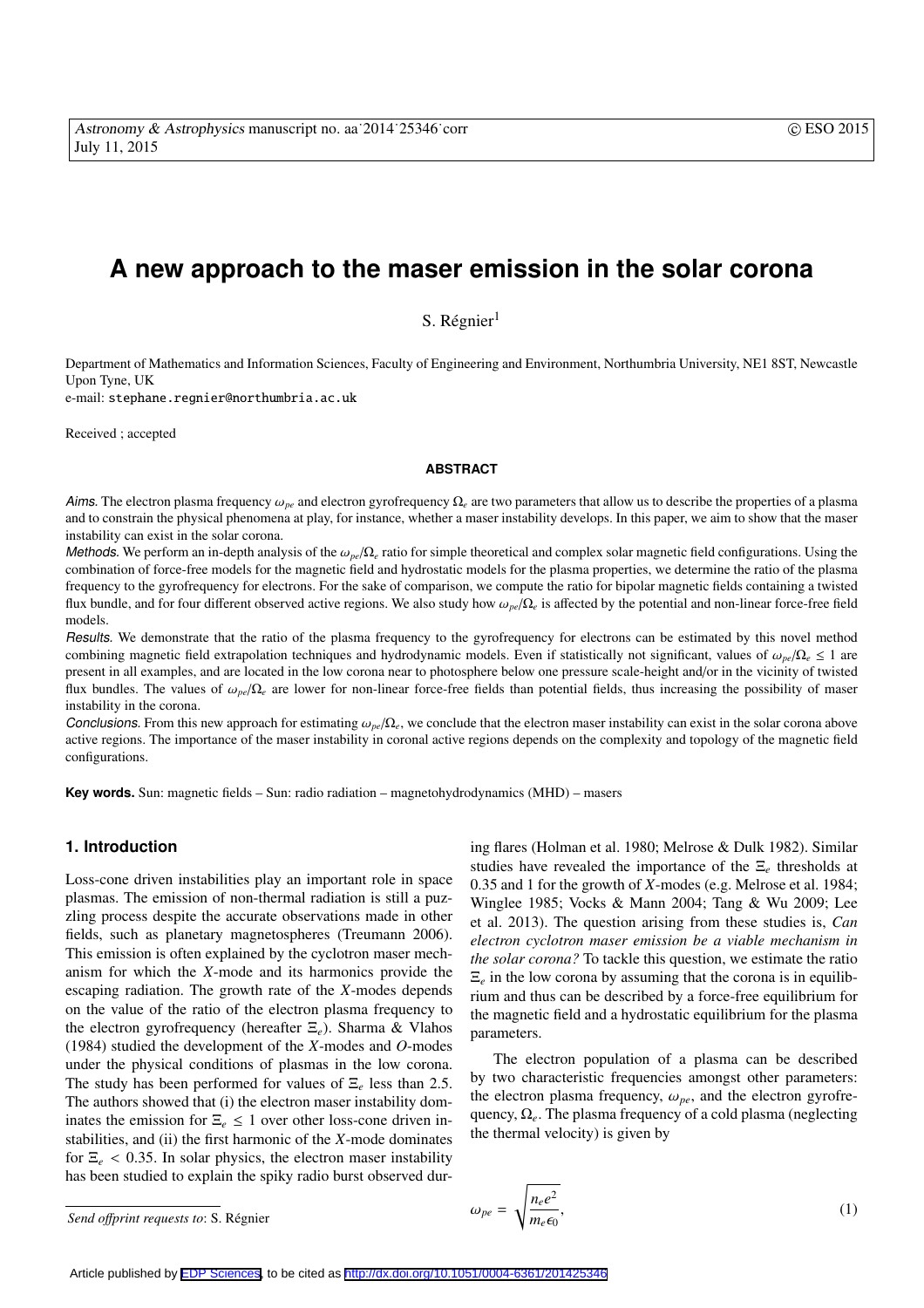

Fig. 1. Spatial distribution of Ξ*<sup>e</sup>* ≤ 1 for the bipolar field. (top row) top view; (bottom row) side view for the potential (left) and *nl*ff (right) magnetic fields with varying gravity. The values of Ξ*<sup>e</sup>* are averaged along the 3rd dimension. Only the Ξ*<sup>e</sup>* ≤ 1 values are colour-coded.

where  $n_e$  is the electron number density,  $e$  is the electric charge (1.6022×10−<sup>19</sup> C), *<sup>m</sup><sup>e</sup>* is the electron mass (9.1094×10−<sup>31</sup> kg), and  $\epsilon_0$  is the permittivity of free space (8.8542×10<sup>-12</sup> F m<sup>-1</sup>). The gyrofrequency of electrons is given by

$$
\Omega_e = \frac{eB}{m_e},\tag{2}
$$

where  $B$  is the magnetic field strength. The ratio of the two frequencies,  $\Xi_e = \omega_{pe}/\Omega_e$ , can thus be expressed as the ratio of the speed of light to the Alfvén speed,

$$
\Xi_e = \frac{1}{1.14R} \frac{c}{v_A},\tag{3}
$$

where *R* is the mass ratio between protons and electrons  $(R =$ 1836) and the coefficient 1.14 is obtained for a coronal plasma with a mean atomic weight of  $\tilde{\mu} = 0.6$ . Thus, knowing the Alfvén speed from the low-order magnetohydrostatic model developed by Régnier et al. (2008), we derive  $\Xi$ <sub>*e*</sub> for different magnetic field configurations. This new method is then used to

determine whether the maser instability is a viable mechanism in the solar corona.

The paper is organised as follows: after summarising the magnetic field and hydrostatic models in Section 2, we present the estimate of  $\omega_{pe}/\Omega_e$  for a simple bipolar configuration in Section 3, and for four different active regions in Section 4. We summarise our findings and conclude in Section 5.

### **2. Magnetic field and density models for the solar corona**

As in Régnier et al. (2008), we combine two models to describe the properties of magnetised plasma in the solar corona: the coronal magnetic field is assumed to be a force-free field, and the plasma properties are derived from a stratified atmosphere in hydrostatic equilibrium. In the following sections, we briefly summarise the different numerical models.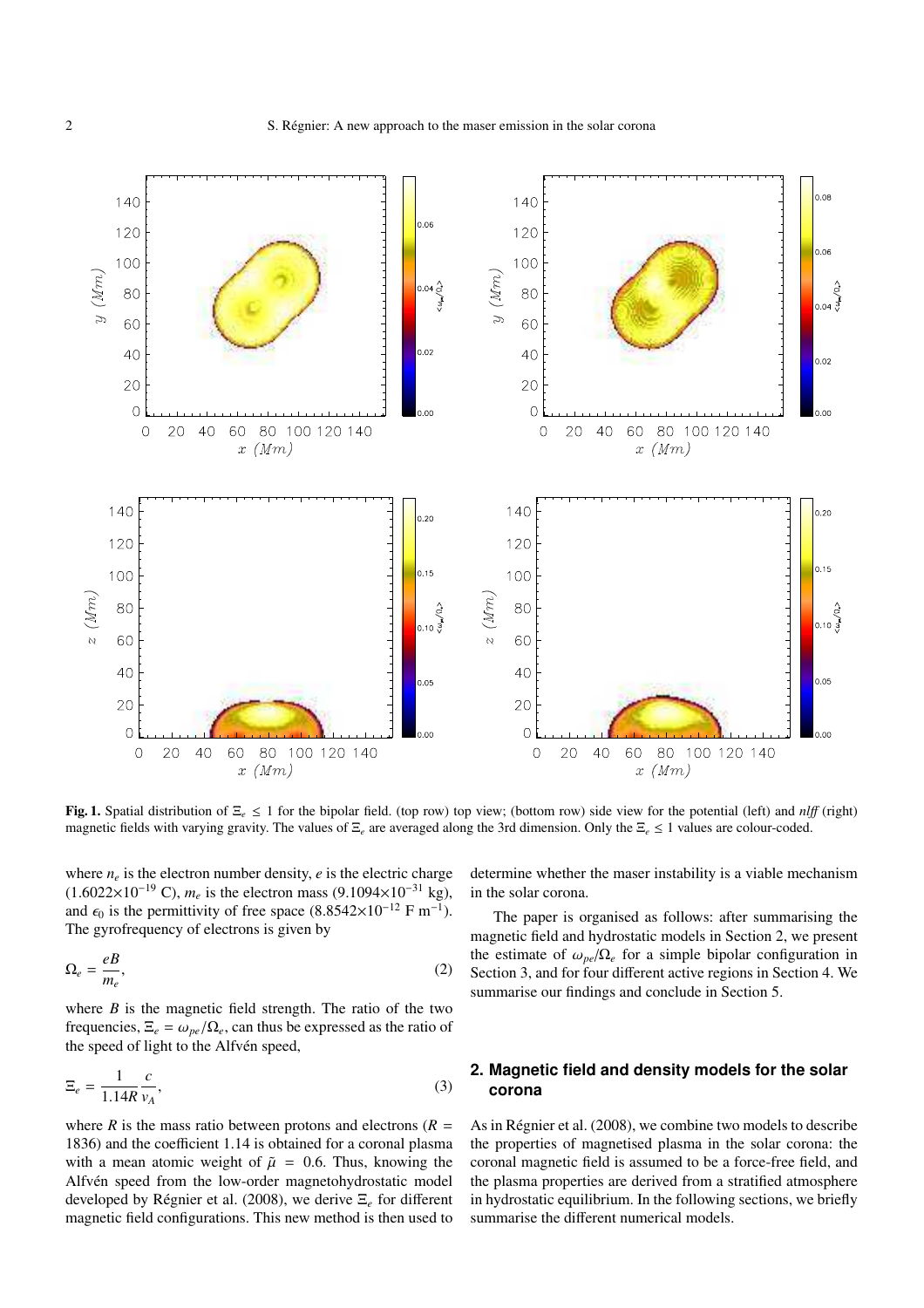#### 2.1. Potential and non-linear force-free models

Magnetic field extrapolations are well-known techniques for describing the 3D nature of the coronal magnetic fields (see review by Régnier 2013). Under coronal conditions, the magnetic forces dominate the pressure gradient and gravity, and so we regard the corona above active regions as being well described by the force-free approximation (see e.g. recent reviews by Wiegelmann & Sakurai 2012; Régnier 2013, and references therein). Throughout this article, the coronal magnetic configurations are computed from the non-linear force-free (*nl*ff) approximation based on a vector potential Grad-Rubin (1958) method by using the XTRAPOL code (Amari et al. 1997, 1999). The *nl*ff field is governed by the following equations,

$$
\nabla \times \mathbf{B} = \alpha \mathbf{B},\tag{4}
$$

$$
\mathbf{B} \cdot \nabla \alpha = 0,\tag{5}
$$

$$
\nabla \cdot \mathbf{B} = 0,\tag{6}
$$

where  $\bf{B}$  is the magnetic field vector in the domain  $\Omega$  above the photosphere,  $\delta\Omega$ ;  $\alpha$  is a function of space defined in Cartesian coordinates as the ratio of the vertical current density,  $J_z$ ; and the vertical magnetic field component, *B<sup>z</sup>* :

$$
\alpha = \frac{1}{B_z} \left( \frac{\partial B_y}{\partial x} - \frac{\partial B_x}{\partial y} \right). \tag{7}
$$

From Eq. (5),  $\alpha$  is constant along a field line, but varies across field lines. The full description of the Grad-Rubin iterative scheme can be found in Amari et al. (1997), and the vector magnetograms used as boundary conditions for the following examples have been detailed, for instance, in Régnier et al. (2008).

For the sake of comparison, we compute both the potential and *nl*ff fields following the technique developed by Grad & Rubin (1958).

#### 2.2. Hydrostatic model

In order to define the thermodynamics parameters of the coronal plasma, we assume that the corona is an isothermal atmosphere satisfying the hydrostatic equilibrium

$$
-\nabla p + \rho g = 0, \tag{8}
$$

where *p* is the plasma pressure,  $\rho$  is the density, and **g** is the gravitational force. In agreement with the Harvard-Smithonian model of the solar atmosphere, we consider the hydrostatic equilibrium to be a reasonable assumption above the photosphere at a height  $(z_0)$  of about 5 Mm. As shown in Régnier et al. (2008), it is more appropriate to consider the variation with height of the gravitational field in order to satisfy the continuity with the properties of the solar wind. Therefore, we will only consider the case of varying gravity satisfying the following equations for the plasma pressure and density,

$$
\begin{cases}\np(z) = p_0 \exp\left(-\frac{R_{\odot}^2}{H(R_0 + z_0)} \left(\frac{z - z_0}{R_0 + z}\right)\right), & \text{and} \\
\rho(z) = \rho_0 \exp\left(-\frac{R_{\odot}^2}{H(R_0 + z_0)} \left(\frac{z - z_0}{R_0 + z}\right)\right) & \text{for } g = g(z) = \frac{g_0 R_{\odot}^2}{(R_0 + z)^2},\n\end{cases} (9)
$$

where  $H = k_B T / (\tilde{\mu} m_p g_0)$  is the pressure scale-height ( $k_B$  = 1.38 10<sup>-23</sup> J K<sup>-1</sup>,  $\tilde{\mu} = 0.6$  for a fully ionised coronal plasma,  $m_p = 1.67 \, 10^{-27} \, \text{kg}$ , and  $g_0 = g(R_\odot) = 274 \, \text{m s}^{-2}$ ), and  $p_0$  and  $\rho_0$  are characteristic values of the plasma pressure and density at  $z_0$ . The pressure scale-height and the density  $\rho_0$  are the two free parameters of the model. Typical values are  $H = 50$  Mm giving a coronal temperature of 1 MK and the number density correpsonding to  $\rho_0$  is  $n_0 = 10^9$  cm<sup>-3</sup>.

For a gravitational field varying with height, the Alfvén speed is thus given by

$$
v_A(x, y, z) = \frac{B(x, y, z)}{\sqrt{\mu_0 \rho_0}} \exp\left(\frac{R_{\odot}^2}{2H (R_{\odot} + z_0)} \left(\frac{z - z_0}{R_{\odot} + z}\right)\right),\tag{10}
$$

where  $B$  is the magnetic field strength.



Fig. 2. Distribution of Ξ*<sup>e</sup>* for the bipolar magnetic field within the entire computational volume (cutoff at  $\Xi_e = 30$ ) for the potential (dashed line) and *nl*ff (solid line) magnetic field models. The vertical dashed black line is the  $\Xi_e = 1$  threshold.

In summary, for all cases (bipolar field, and active regions), we use two different models (potential field and *nl*ff field both with a varying gravity) to analyse the variation of the  $\omega_{pe}/\Omega_e$ ratio.

#### **3. Bipolar fields**

As a test case for the above method, we use a simple bipolar magnetic field distribution on the photosphere. For all models, the vertical component of the magnetic field,  $B_z$ , is given by a Gaussian distribution. To compute the *nl*ff field, the vertical electric current density is injected in the magnetic configuration following a photospheric distribution of the form

$$
J_z(r) = 2 J_{z0} [r^2 - C_0] \exp\left(-\frac{r^2}{\sigma^2}\right), \tag{11}
$$

(9) tion that allows for return current on the surface of the flux tube where  $r$  is measured from the centre of the magnetic polarity and  $C_0$  is a constant that ensures a zero net current. This  $J_z$  distribution is typically a second-order Hermite polynomial func-(see Régnier 2012). The vertical magnetic field strength  $B_z$  is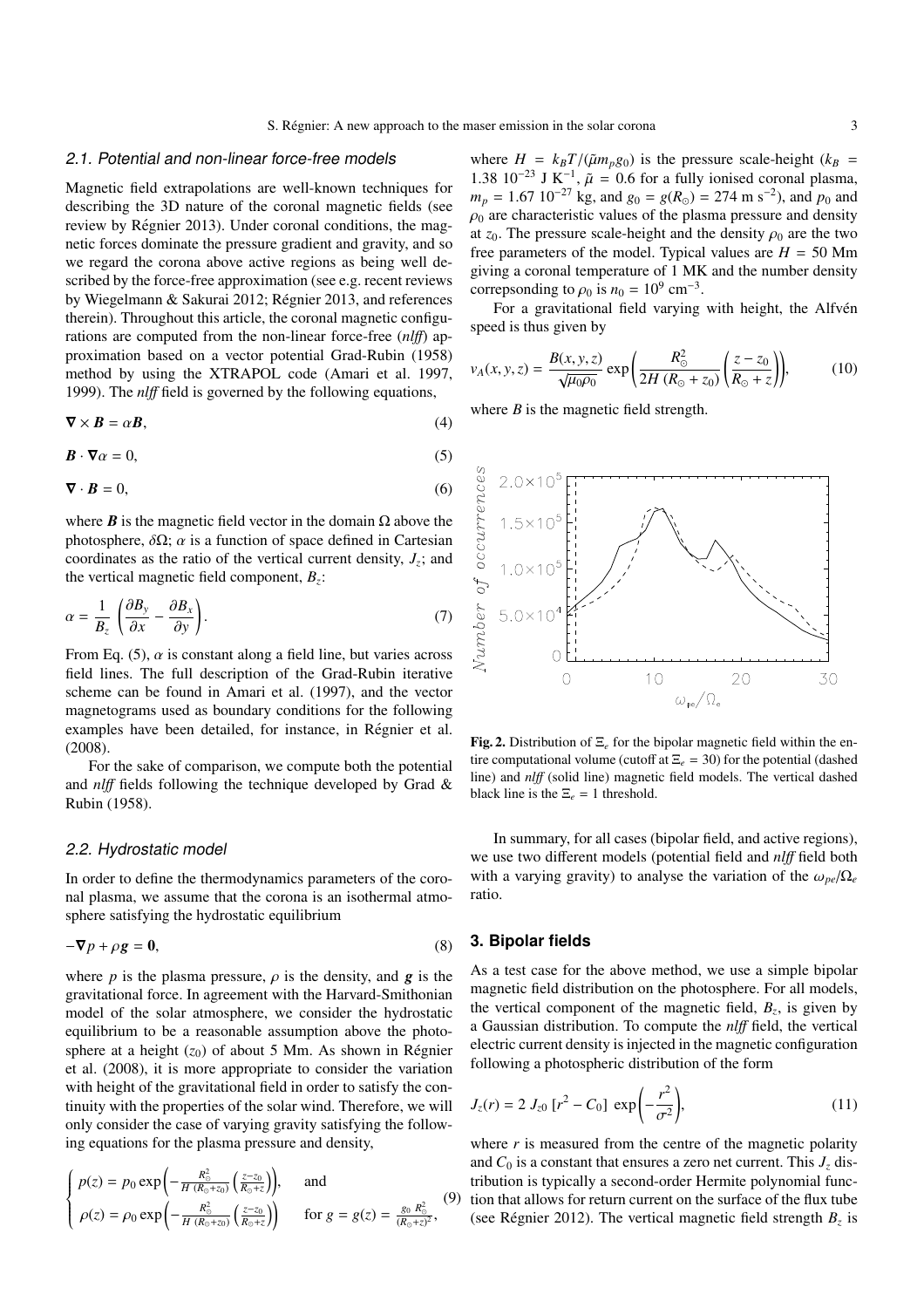

Fig. 3. Same as Fig. 1 for AR8151

2000 G at the centre of the polarities and  $J_z$  has a maximum strength of 10 mA m−<sup>2</sup> . Both the potential and *nl*ff models are computed on a 148×148×148 computational box with a pixel size of 1 Mm.

In Fig. 1, we plot the spatial distribution of  $\Xi_e \leq 1$  for the potential and *nl*ff fields with varying gravity (from left to right). The first row shows a top view (*xy*-plane), whilst the second row shows a side view (*xz*-plane). The values of Ξ*<sup>e</sup>* are averaged along the third dimension. The values of  $\Xi_e \leq 1$  are localised where the magnetic field strength is strong, below a height of 25 Mm. For this bipolar magnetic field configuration, the values of Ξ*<sup>e</sup>* are similar across both models (see also Table 1).

The distributions of Ξ*<sup>e</sup>* within the volume are shown for both models in Fig. 2 (values of Ξ*<sup>e</sup>* between 0 and 30). The two distributions have similar shapes with two main peaks around 10 and 15, and a tail for large values of Ξ*<sup>e</sup>* which tends to zero. For  $\Xi_e \leq 1$ , the distributions have a number of occurrences which is not significant whatever the magnetic field model. We confirm this in Table 1 by listing the percentage of Ξ*<sup>e</sup>* in given intervals. We use the same intervals as in Sharma & Vlahos (1984). The percentage of  $\Xi_e \leq 1$  is about 1.5% for all models, whilst ∼95% of Ξ*<sup>e</sup>* values are above 2.5. In this example, the models with varying gravity give similar results whether or not the magnetic configuration contains electric currents. Thus, the maser emission is weakly influenced by the electric currents or

the twist and shear in a simple magnetic configuration (without a topology).

The conclusions from this test case are (i) values of  $\Xi_e \leq 1$ exist in coronal-like magnetic field configurations, and (ii) these values are located above large photospheric magnetic field strengths.

#### **4. Active regions**

We now analyse the values of  $\omega_{pe}/\Omega_e$  for four active regions at different stages of their evolution.

#### AR8151

The active region AR8151 is an old decaying active region with moderate and highly twisted flux bundles observed as a filament and an X-ray sigmoid, respectively (Régnier et al. 2002; Régnier & Amari 2004). In Fig. 3, the  $\Xi_e \leq 1$  values are located where the magnetic field strength is large, i.e. above sunspots and plages. For the potential model, the values of  $\Xi_e \leq 1$ are concentrated below 30 Mm, i.e. within one pressure scaleheight above the surface. For the *nl*ff model, the spatial distribution shows significant values of Ξ*<sup>e</sup>* above 50 Mm; these values characterise the influence of electric currents present in the magnetic configuration and are associated with highly twisted flux bundles and sheared arcades. The twisted flux bundles existing in this active region generate a local increase in the mag-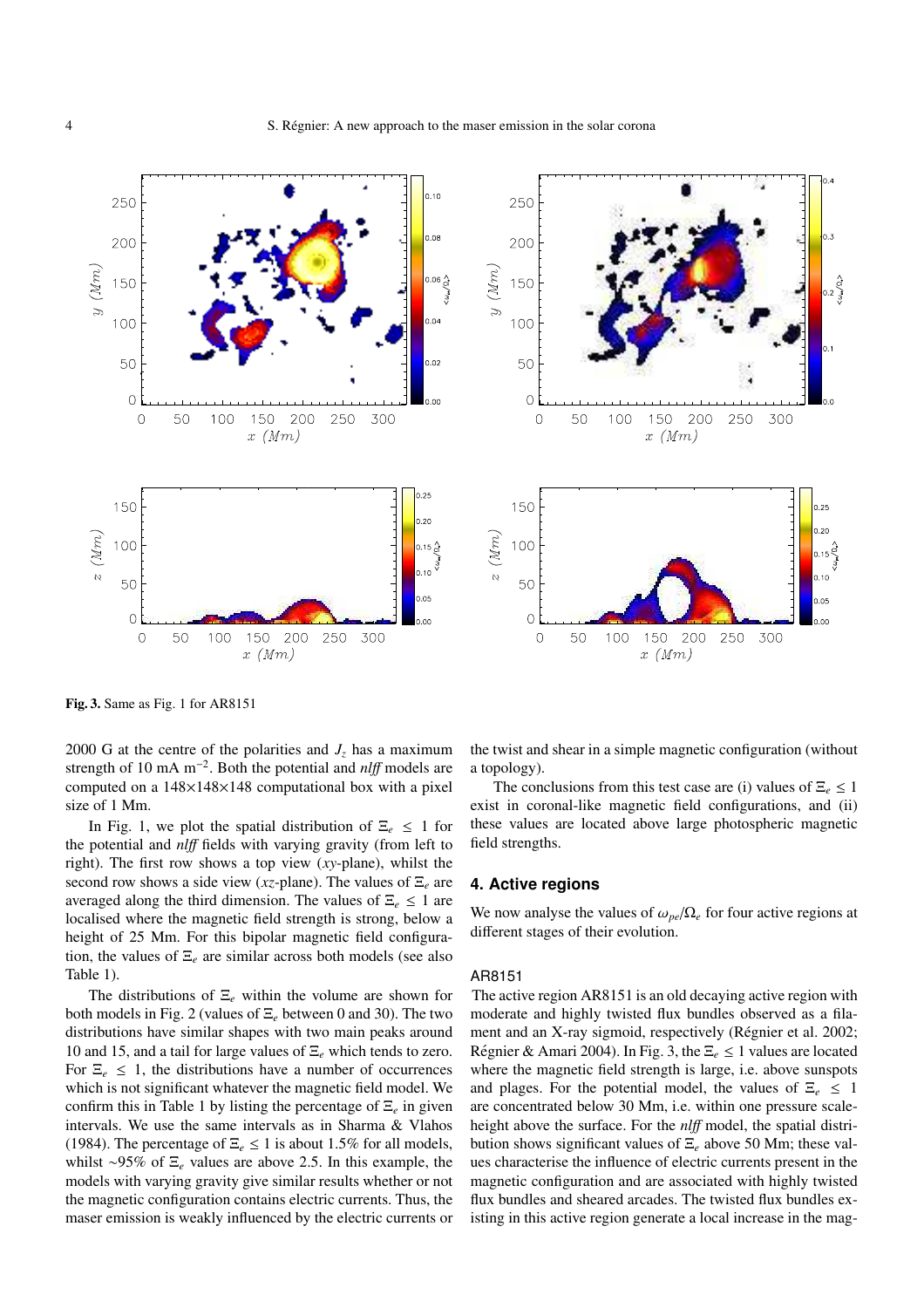

Fig. 4. Same as Fig. 2 for (a) AR8151, (b) AR8210, (c) AR9077, and (d) AR10486

netic field strength, i.e. in the local Alfvén speed (see Eq. 10). As can be seen in Fig. 4a, the distribution of Ξ*<sup>e</sup>* peaks at 2 for the *nl*ff model and at 5 for the potential model. Both distributions are narrower (with a typical width of about 2) than in the magnetic bipole example presented in Section 3. Unlike the bipolar field, there is a clear difference between the potential and *nl*ff models; the Ξ*<sup>e</sup>* values are smaller for the *nl*ff magnetic field. Both distributions have a tail that becomes statistically insignificant for values of  $\omega_{pe}/\Omega_e$  above 10. These results lead us to consider that, for this active region, the *nl*ff model has a different behaviour than the potential field model owing to the presence of twisted flux bundles and the complexity of the magnetic field; a proxy of the complexity of the coronal magnetic field is given by the complexity of the photospheric magnetic field. In terms of statistics, Table 1 shows that values of  $\Xi_e \leq 1$ represent ∼0.8% for the potential model and ∼1.4% for the *nl*ff model. The main difference is in the percentage of Ξ*<sup>e</sup>* between 1 and 2.5, which reaches 40% for the *nl*ff field, whilst it is just around 8% for the potential model; as noticed previously, this is due to the strong electric currents present in the active region, which imply sheared and twisted magnetic field lines leading to the conclusion that more realistic magnetic fields like the *nl*ff model are more favourable to maser emission.

#### AR8210

AR8210 is a relatively new active region which has produced numerous flares. The main features in AR8210 are a clockwiserotating sunspot surrounded by diffuse polarities of opposite sign, and a small emerging parasitic polarity interacting with the pre-existing magnetic topology of the field (Régnier  $\&$ Canfield 2006). A time series of *nl*ff magnetic field extrapolations has shown that the 3D magnetic configuration is close to potential (no twisted bundles, and small noticeable sheared arcades) and does not contain a large amount of free magnetic energy (estimated to  $\Delta E_m = 2.6 \, 10^{31} \, \text{erg}$ ), i.e. not sufficient to produce large flares.

In Fig. 5, we plot the spatial distribution of Ξ*<sup>e</sup>* within the whole computational volume. As for the bipolar field described in Section 3, the values of  $\Xi_e \leq 1$  are located just above the strong magnetic field regions and do not extend above 30 Mm. In Fig. 4b, the distributions of  $\Xi_e$  indicate that the significant values of the ratio are above 3. As noted for AR8151, the *nl*ff model decreases significantly the values of Ξ*<sup>e</sup>* compared to the potential field model. The Ξ*<sup>e</sup>* distribution peaks between 7 and 13 for the *nl*ff model, whilst it peaks at 27 for the potential model. In terms of statistics (see Table 1), the percentage of  $\Xi_e \leq 1$  is less than 0.5% for both models, and the percentage of  $\Xi_e \geq 2.5$  is about 98%. These results are consistent with the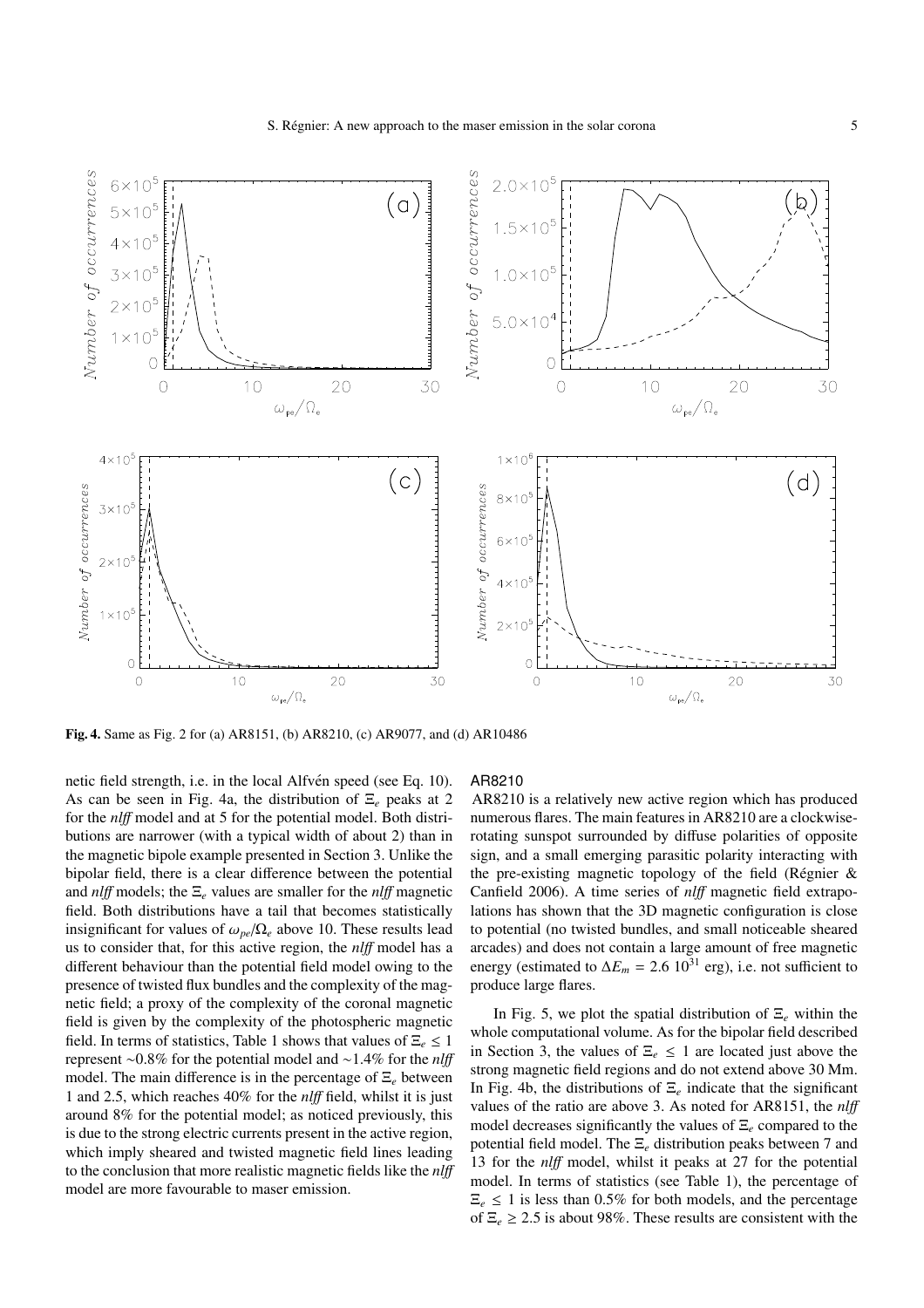



Fig. 5. Same as Fig. 1 for AR8210

fact that no twisted flux bundles or highly sheared arcades have been found in the 3D extrapolated magnetic field (Régnier  $\&$ Canfield 2006).

#### AR9077

AR9077 produced a X5.7 flare on 2000 July 14 known as the Bastille Day flare (e.g. Kosovichev & Zharkova 2001; Wang et al. 2005). The magnetic field extrapolation was performed after the occurrence of the X-class flare and thus describes the relaxation phase associated with post-flare loops. It has been shown that the magnetic field configuration is quite close to a potential field with a small amount of shear and twist. These magnetic field properties are reflected in the spatial distribution of  $\Xi_e$  (Fig. 6): the  $\Xi_e \leq 1$  values are concentrated above regions of large magnetic field strengths as was seen for the previous examples. Both potential and *nl*ff fields have similar spatial distributions below 30 Mm. Futhermore, the *nl*ff field exhibits an excess of low Ξ*<sup>e</sup>* values above 30 Mm indicating the presence of twisted/sheared magnetic field lines increasing locally the magnetic field strength. Compared to AR8151 (see Fig. 3), the volume containing the  $\Xi_e \leq 1$  values above 30 Mm is small, and does indicate a small amount of twist or shear in the magnetic configuration. In Fig. 4c, the distributions for both models peak at about 1 with a percentage of values with

 $\Xi_e \leq 1$  between 14% and 19% (see Table 1). It reinforces the fact that the magnetic configuration of AR9077 at this stage of its evolution is close to potential, although the number of locations where the maser instability could occur is large (about 20%), filling the volume below 30 Mm almost entirely.

#### AR10486

The active region AR10486 is the source of the series of strong flares in October-November 2003 known as the Halloween events, including the strongest flare recorded for the corresponding solar cycle estimated to be a X28 flare on November 4. The magnetic field configuration presented here is obtained before the occurrence of the X17 flare located near the disk centre on October 28. For this flare, the energetics and magnetic topology have been studied in detail (see e.g. Regnier ´ et al. 2005; Mandrini et al. 2006; Zuccarello et al. 2009); the magnetic energy contained in this active region has been estimated to be above  $10^{33}$  erg, consistent with a large total photospheric magnetic flux. For the potential model (see Fig. 7), the  $\Xi_e \leq 1$  values are located above strong photospheric magnetic field strength and extend in a volume below 70 Mm. For the *nlff* field, the model generates low Ξ<sub>*e*</sub> values high in the corona up to 170 Mm. These high-altitude, low values of Ξ*<sup>e</sup>* correspond to several pressure scale-heights. This indicates that not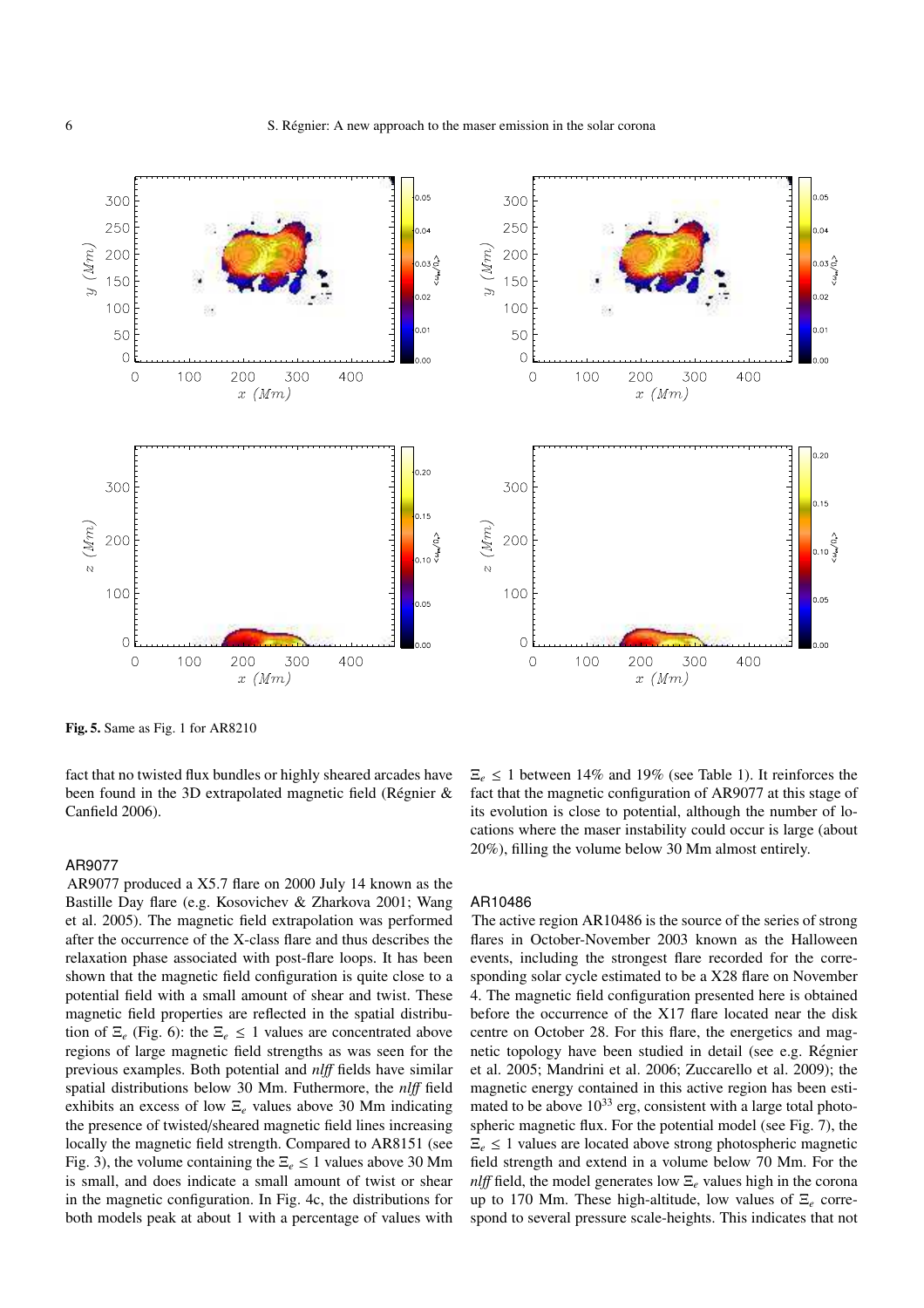

Fig. 6. Same as Fig. 1 for AR9077

only is the pressure scale-height important for this model (as noted for the previous active regions), but also that the magnetic scale-height is relevant when the total unsigned magnetic flux on the photosphere is large. In Fig. 4d, all the distributions of Ξ*<sup>e</sup>* peak at 1; however, the *nl*ff distribution has a larger number of occurrences and a narrower width, with 80% of the values being between 0 and 2.5, compared to the potential distribution which has an extended tail towards large values of Ξ*e*. This is reflected in Table 1, which shows that the *nl*ff magnetic configuration produces a larger number of favourable locations for maser emission in the corona.

#### **5. Conclusions**

Using a combination of force-free extrapolation and hydrostatic models, we estimate the  $\omega_{pe}/\Omega_e$  ratio of coronal magnetic configurations above active regions. The  $\omega_{pe}/\Omega_e$  ratio is important in order to determine in which regime the plasma can evolve and what kind of electronic plasma waves can propagate and grow. The main electronic wave modes are the *O*and *X*-type for the maser emission, the whistler mode, and the upper hybrid mode (electrostatic mode). The different regimes in which these modes grow or are suppressed is essentially a function of the  $\omega_{pe}/\Omega_e$  ratio. Melrose & Dulk (1982) have mentioned that the growth of the first and second harmonics of the *X*-mode may be responsible for observed radio and hard X-ray emission in the solar corona. The study of Sharma & Vlahos (1984) has defined intervals of  $\omega_{pe}/\Omega_e$  in which the different modes are important. For instance, the first harmonic of the *X*mode has a maximum growth rate for  $\omega_{pe}/\Omega_e \leq 0.35$ , whilst the first harmonic of the *O*-mode dominates when  $0.35 \le \omega_{pe}/\Omega_e$ ≤ 1. The second harmonic of the *X*-mode is dominant for 1≤  $\omega_{pe}/\Omega_e \leq 1.45$ . These values are obtained in the case where the coupling with other wave modes is neglected. Therefore, it is important to know what values of  $\omega_{pe}/\Omega_e$  can be expected in a realistic magnetic field above active regions and thus to check if the electron-cyclotron maser emission can be a viable mechanism in the solar corona. To achieve these goals, we develop a zero-order magnetohydrostatic model that neglects the coupling between the magnetic field and the plasma (Régnier et al. 2008). Applying this method to several active regions, we found that  $\omega_{pe}/\Omega_e$  can be less than 0.35 in both potential and *nlff* field models; however, this is statistically marginal and thus localised in small coronal volumes.

The two main results obtained from this study are:

1. The smallest values of  $\omega_{pe}/\Omega_e$  are located where the magnetic field strength is the largest at the bottom of the corona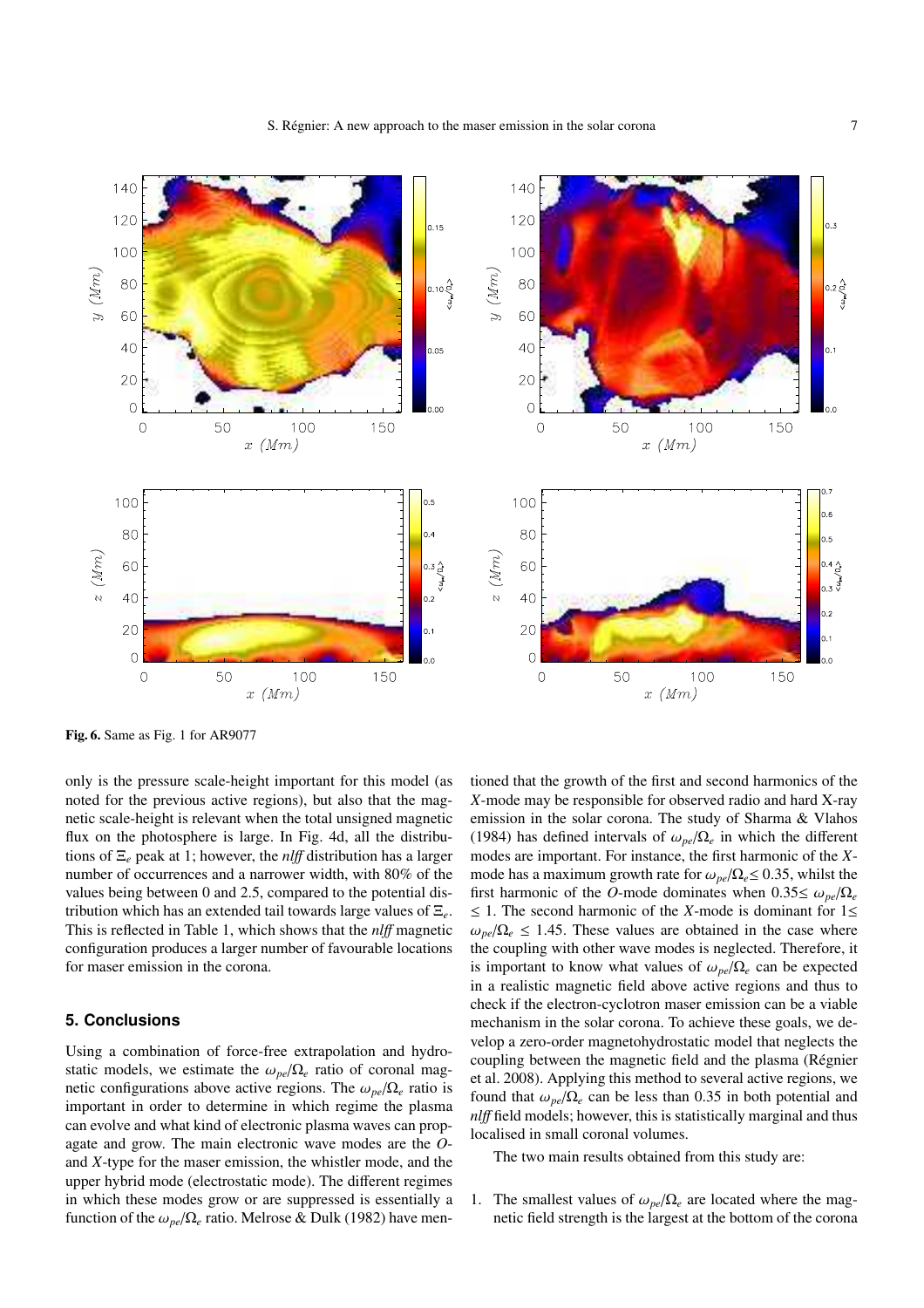$0.14$ 250 250  $0.12$ 200 200  $0.10$  $y(Mm)$  $y( Mm)$  $0.08 \frac{\Delta}{\xi^2}$  $15C$ 150  $0.06$ 100 100  $0.04$  $0.1$ 50 50  $0.02$  $\overline{O}$  $\overline{O}$  $\circ$ 50 100 150 200 250 50 100 150 200 250  $\hbox{O}$  $x \ (Mm)$  $x \ (Mm)$ 250 250 200 200  $z$  (Mm) 150  $z \ (Mm)$ 150  $rac{1}{2}$ <br>0.2  $rac{1}{3}$ 100 100 50 50  $\overline{O}$  $\Omega$ 200 250 100 100 150 50 150 200 250  $\circ$ 50  $\circ$  $x \ (Mm)$  $x \ (Mm)$ 

Fig. 7. Same as Fig. 1 for AR10486

over sunspots; this is true whatever the magnetic field model used.

2. Values of  $\omega_{pe}/\Omega_e$  less than 1 can be found high in the corona in the case where highly twisted flux tubes can be found within the magnetic configuration; this is only obtained in magnetic field models containing electric currents.

From this new technique for estimating  $\omega_{pe}/\Omega_e$  in coronal plasmas, we conclude that the maser instability/emission is a viable mechanism. As mentioned by Melrose & Dulk (1982), the second harmonics of the *O*- and *X*-modes are the most possible modes to be observed, whilst the possibility of observing the first harmonic of the *X*-mode is statistically insignificant. In addition, the possible emission is most likely to be localised at the bottom of the corona or at coronal heights where the free magnetic energy is locally increased (for instance, near twisted flux bundles). We also note that both the pressure and magnetic field scale-heights are important in order to describe the variation of the Alfvén speed and thus the distribution of  $\omega_{pe}/\Omega_e$ .

The low values of  $\omega_{pe}/\Omega_e$  localised high in the corona (see Fig. 3 and Fig. 7) are situated above twisted flux bundles for AR8151 and above sheared arcades for AR10846, and are indeed related to the complex magnetic topology of the fields induced by those structures. To understand better the role that these low  $\omega_{pe}/\Omega_e$  values play in the activity of an active region, the next step is to follow the time evolution of an active region producing observed radio emission consistent with the maser instability.

*Acknowledgements.* We would like to thank Alec McKinnon and Don Melrose for useful discussions and suggestions on this topic. The *nl*ff computations were performed with the XTRAPOL code developed by T. Amari (supported by the Ecole Polytechnique, Palaiseau, France and the CNES). The author acknowledges IDL support provided by STFC as well as the provision of STFC HPC facilities.

#### **References**

- Amari, T., Aly, J. J., Luciani, J. F., Boulmezaoud, T. Z., & Mikic, Z. 1997, Solar Phys., 174, 129
- Amari, T., Boulmezaoud, T. Z., & Mikic, Z. 1999, A&A, 350, 1051
- Grad, H. & Rubin, H. 1958, in Proc. 2nd Int. Conf. on Peaceful Uses of Atomic Energy, Geneva, UN, Vol. 31, 190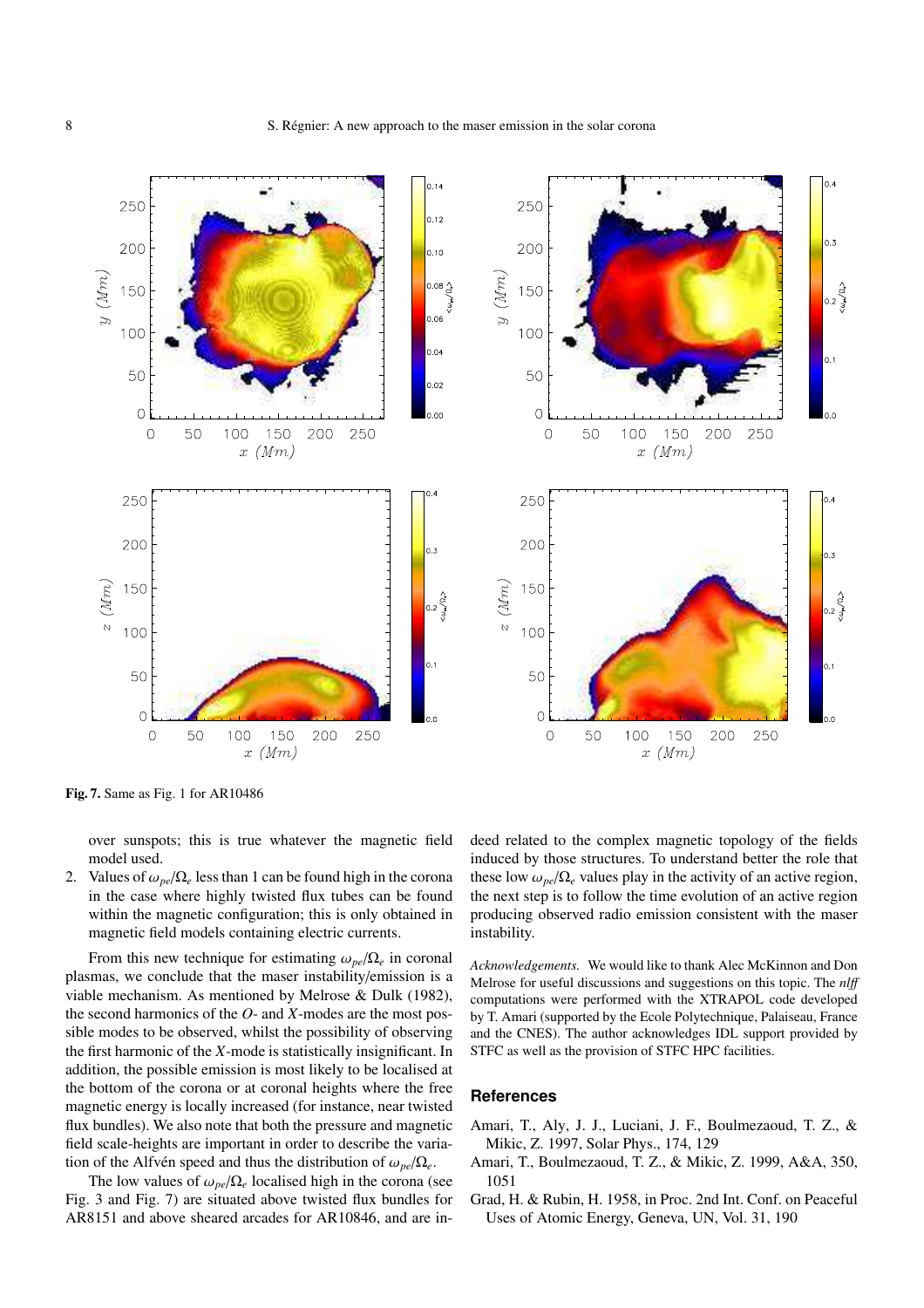Table 1. Percentage of pixels within the computational domain having a Ξ*<sup>e</sup>* included in the given range for the five different examples and for both potential and *nl*ff magnetic field models with varying gravity.

|               | Model     | $\Xi_e \leq 0.35$ | $0.35 < E_{\rho} \leq 1$ | $1 < E$ <sub>e</sub> $\leq 2.5$ | $E_e > 2.5$ |
|---------------|-----------|-------------------|--------------------------|---------------------------------|-------------|
| <b>Bipole</b> | Potential | $0.41\%$          | $1.09\%$                 | 2.76%                           | 95.74%      |
|               | nlff      | 0.43%             | 1.18%                    | 3.06%                           | 95.33%      |
| AR8151        | Potential | $0.05\%$          | 0.73%                    | 7.83%                           | 91.39%      |
|               | nlff      | 0.05%             | $1.33\%$                 | 39.93%                          | 58.69%      |
| AR8210        | Potential | 0.10%             | $0.37\%$                 | $0.88\%$                        | 98.65%      |
|               | nlff      | 0.10%             | 0.37%                    | 0.93%                           | 98.60%      |
| AR9077        | Potential | $2.50\%$          | 11.48%                   | 34.64%                          | 51.38%      |
|               | nlff      | 2.99%             | 15.53%                   | 39.28%                          | 42.20%      |
| AR10486       | Potential | 1.74%             | 4.89%                    | 14.06%                          | 79.31%      |
|               | nlff      | 2.48%             | 12.13%                   | 48.83%                          | 36.56%      |

- Holman, G. D., Eichler, D., & Kundu, M. R. 1980, in IAU Symposium, Vol. 86, Radio Physics of the Sun, ed. M. R. Kundu & T. E. Gergely, 457–459
- Kosovichev, A. G. & Zharkova, V. V. 2001, ApJ, 550, L105
- Lee, S.-Y., Yi, S., Lim, D., et al. 2013, Journal of Geophysical Research (Space Physics), 118, 7036
- Mandrini, C. H., Demoulin, P., Schmieder, B., et al. 2006, Sol. Phys., 238, 293
- Melrose, D. B. & Dulk, G. A. 1982, ApJ, 259, 844
- Melrose, D. B., Dulk, G. A., & Hewitt, R. G. 1984, J. Geophys. Res., 89, 897
- Regnier, S. 2012, Solar Phys., 277, 131 ´
- Regnier, S. 2013, Solar Phys., 288, 481 ´
- Regnier, S. & Amari, T. 2004, A&A, 425, 345 ´
- Régnier, S., Amari, T., & Kersalé, E. 2002, A&A, 392, 1119
- Regnier, S. & Canfield, R. C. 2006, A&A, 451, 319 ´
- Regnier, S., Fleck, B., Abramenko, V., & Zhang, H. Q. 2005, ´ in ESA-SP 596: Chromospheric and coronal magnetic field meeting, Lindau, Germany
- Regnier, S., Priest, E. R., & Hood, A. W. 2008, A&A, 491, 297 ´
- Sharma, R. R. & Vlahos, L. 1984, ApJ, 280, 405
- Tang, J. F. & Wu, D. J. 2009, A&A, 493, 623
- Treumann, R. A. 2006, A&A Rev., 13, 229
- Vocks, C. & Mann, G. 2004, A&A, 419, 763
- Wang, H., Liu, C., Deng, Y., & Zhang, H. 2005, ApJ, 627, 1031
- Wiegelmann, T. & Sakurai, T. 2012, Living Reviews in Solar Physics, 9, 5
- Winglee, R. M. 1985, J. Geophys. Res., 90, 9663
- Zuccarello, F., Romano, P., Farnik, F., et al. 2009, A&A, 493, 629

#### **Appendix A: Maser emission and twisted flux tubes in a constant gravity field**

For the sake of completeness, we present the Ξ*<sup>e</sup>* values derived for AR8151 in the case of a *nl*ff field with constant gravity, which exhibits a peculiar feature. For the constant gravity



Fig. A.1. Same as Fig. 1 for AR8210

model, the plasma pressure and density, and the Alfvén speed are thus given by

$$
\begin{cases}\n p(z) = p_0 \exp\left(-\frac{z - z_0}{H}\right), & \text{and} \\
 \rho(z) = \rho_0 \exp\left(-\frac{z - z_0}{H}\right) & \text{for } g = g_0\n\end{cases}
$$
\n(A.1)

and

$$
v_A(x, y, z) = \frac{B(x, y, z)}{\sqrt{\mu_0 \rho_0}} \exp\left(\frac{z - z_0}{2H}\right),
$$
 (A.2)

where  $H = k_B T / (\tilde{\mu} m_p g_0)$  is the pressure scale-height ( $k_B$  = 1.38 10<sup>-23</sup> J K<sup>-1</sup>,  $\tilde{\mu} = 0.6$  for a fully ionised coronal plasma,  $m_p = 1.67 \, 10^{-27} \, \text{kg}$ , and  $g_0 = 274 \, \text{m s}^{-2}$ ), and  $p_0$  and  $\rho_0$  are characteristic values of the plasma pressure and density at *z*0. In Fig. A.1, an isolated blob of low Ξ*<sup>e</sup>* values appears at a height of about 130 Mm. Comparing with Fig. 5, the blob is not present in the *nl*ff model with varying gravity. The blob is located above